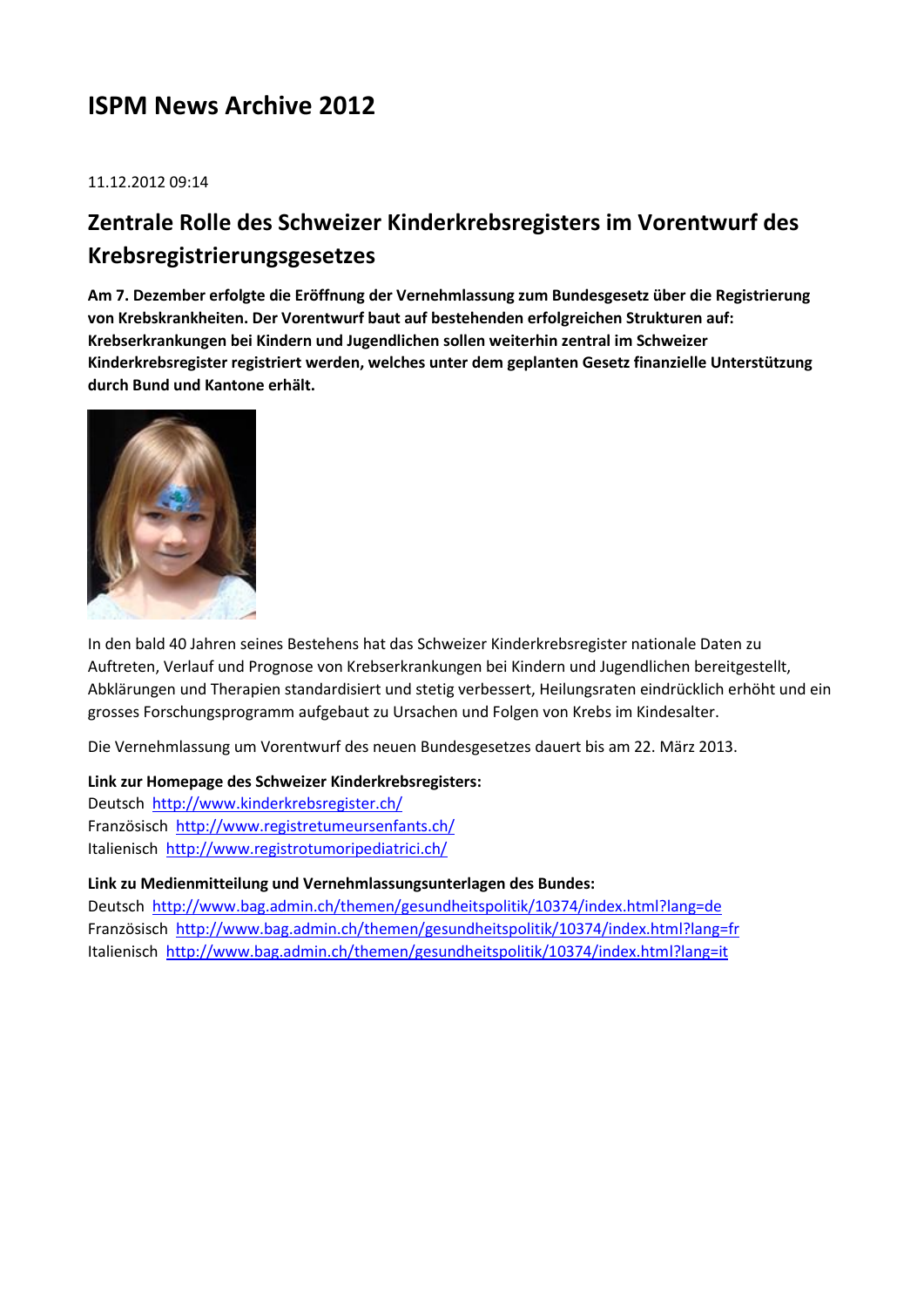07.12.2012 15:35

### **We are now on Facebook and Twitter!**

**We have just released our presence in Facebook and Twitter creating our site where we will keep you informed about our latest news, publications, events, etc.**



#### **How do I find ISPM on Facebook?**

If you're already set up with a Facebook account, please LIKE us to follow our newsfeed. Our Facebook link is: [www.facebook.com/ISPMBern](http://www.facebook.com/ISPMBern)

In case you do not have a Facebook Page, bookmark us and check back on recent releases from time to time.

#### **How do I follow ISPM on Twitter?**

If you're wanting to find out about ISPM news updates via Twitter, visit us on [www.twitter.com/ISPMBern.](http://www.twitter.com/ISPMBern) All you need to do is follow us by clicking the 'FOLLOW' button.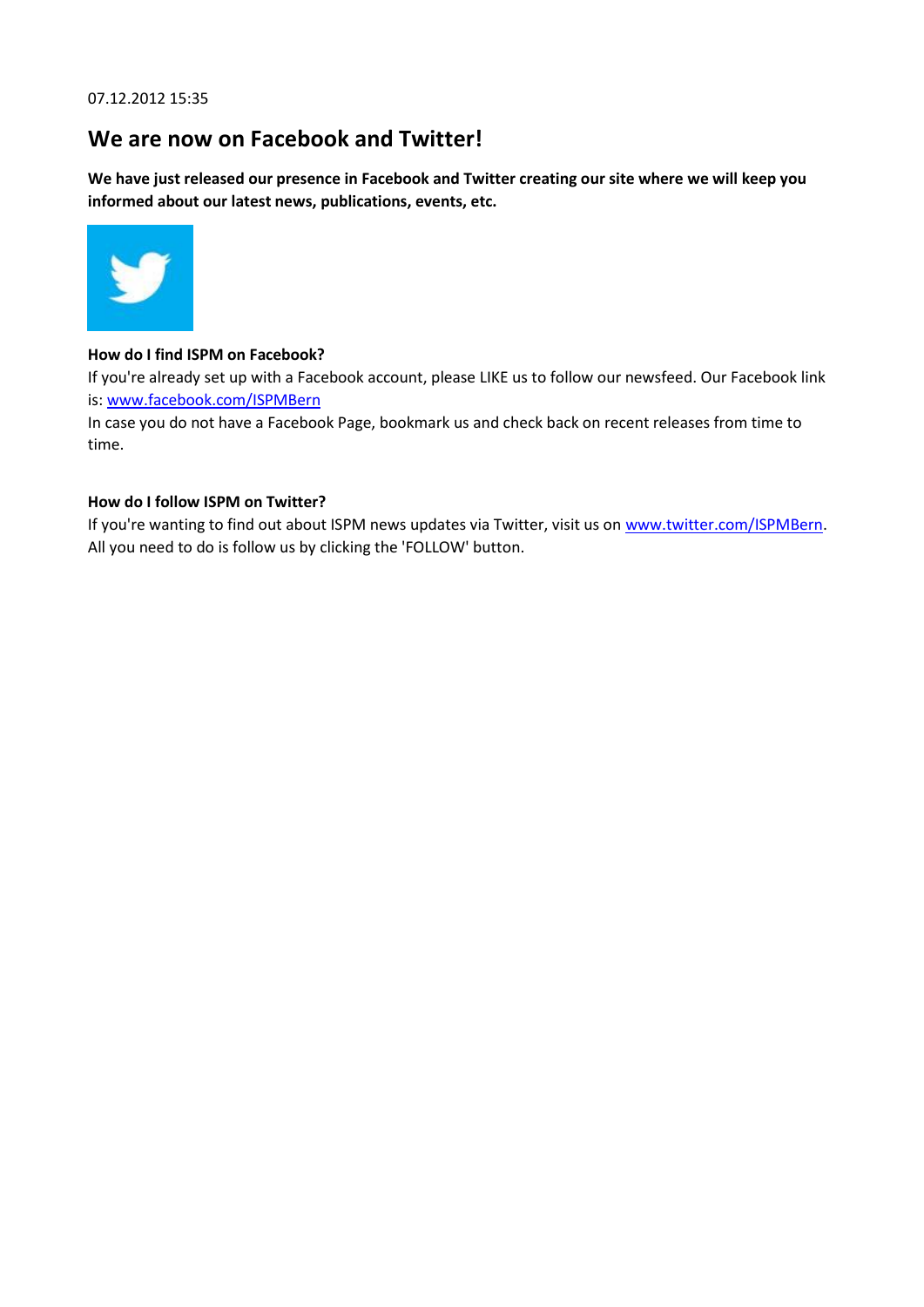# **Awards and medals for Mazvita Sengayi**

**Mazvita Sengayi, a medical doctor from Zimbabwe who recently joined ISPM was one of the best Master students at The University of the Witwatersrand.**



Mazvita won both the prestigious Masters Award for course work done at the School of Public Health (supervised by Dr Harry Moultrie) and the William Harding Le Riche Medal of Epidemiology given to the student with the best research report in the field of epidemiology (see [University of the](http://www.wits.ac.za/academic/health/publichealth/10370/awards.html)  [Witwatersrand/Awards](http://www.wits.ac.za/academic/health/publichealth/10370/awards.html) for more information on the medal). Mazvita's MSc research was on predictors of loss to follow-up in children receiving antiretroviral treatment in Johannesburg, South Africa . She used the Harriet Shezi cohort data which is part of the International epidemiological Databases to Evaluate AIDS (IeDEA, see [www.iedea-sa.org\)](http://www.iedea-sa.org/). Mazvita will do a PhD on HIV and cancer at ISPM but continue to be based in Johannesburg at the National Cancer Registry. The picture shows Mazvita (left) with Professor Sarala Naicker, the head of the Department of Internal Medicine.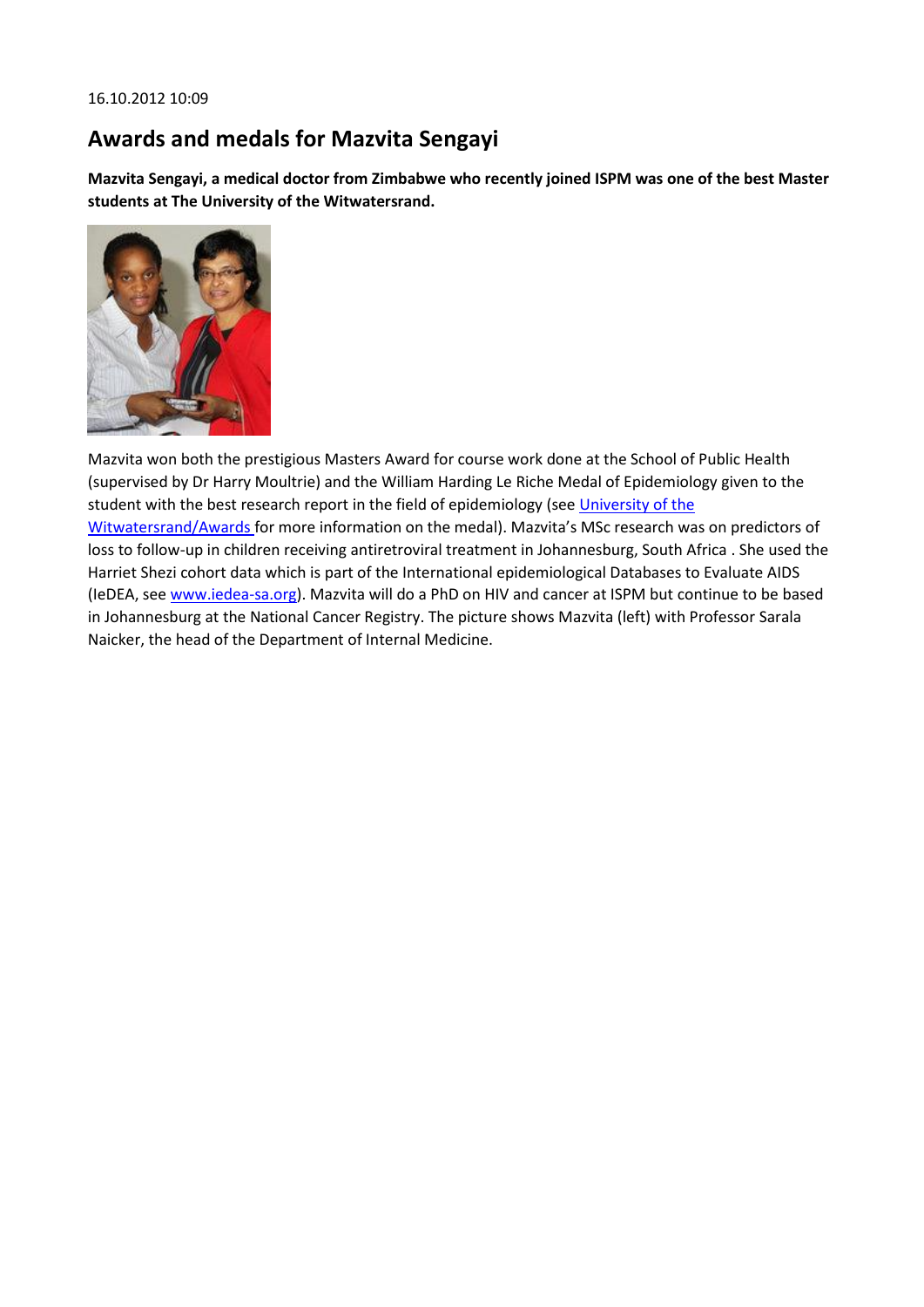# **Epidemiology Winter School 2013 in Wengen now open for registration (copy 1)**

**The Swiss Winter School takes place in January during the week following the International Lauberhorn ski race, when Wengen is calm, with few people on the slopes. Students work hard in the mornings. They then have an extended break to review course materials, catch up on emails or (more likely) go skiing or snowboarding. We reconvene at 5 pm for computer or practical sessions.**



We have decided to offer 5 courses in 2013, building on the successes of previous years. All courses will take place during the week of **21-26 January, 2013**. One course will run for 5 days, the others for 3 days each. The list of courses and key faculty is as follows:

- **Advanced survival analysis for cohort studies** (2 ECTS) Prof. Jonathan Sterne, University of Bristol, 5 days, Mon-Fri
- **Indirect comparisons and network meta-analysis: Evidence synthesis with multiple treatments**  (1.5 ECTS) Dr. Julian Higgins, University of Cambridge, 3 days, Mon-Wed
- **Writing a journal article – and getting it published** (1.5 ECTS) Prof. Nicola Low, University of Bern, 3 days, Mon-Wed
- **Mathematical modelling in infectious disease epidemiology** (1.5 ETCS) Prof. Sebastian Bonhoeffer, ETH Zurich, 3 days, Thurs-Sat
- **Causal mediation analysis** (1.5 ECTS)

Prof. Tyler VanderWeele, Harvard University, 3 days, Thurs-Sat

You will be able to book the one-week course or one or two of the 3-day courses. Our website is now open for bookings.

The website of the Swiss Epidemiology Winter School can be foun[d here.](http://www.epi-winterschool.org/)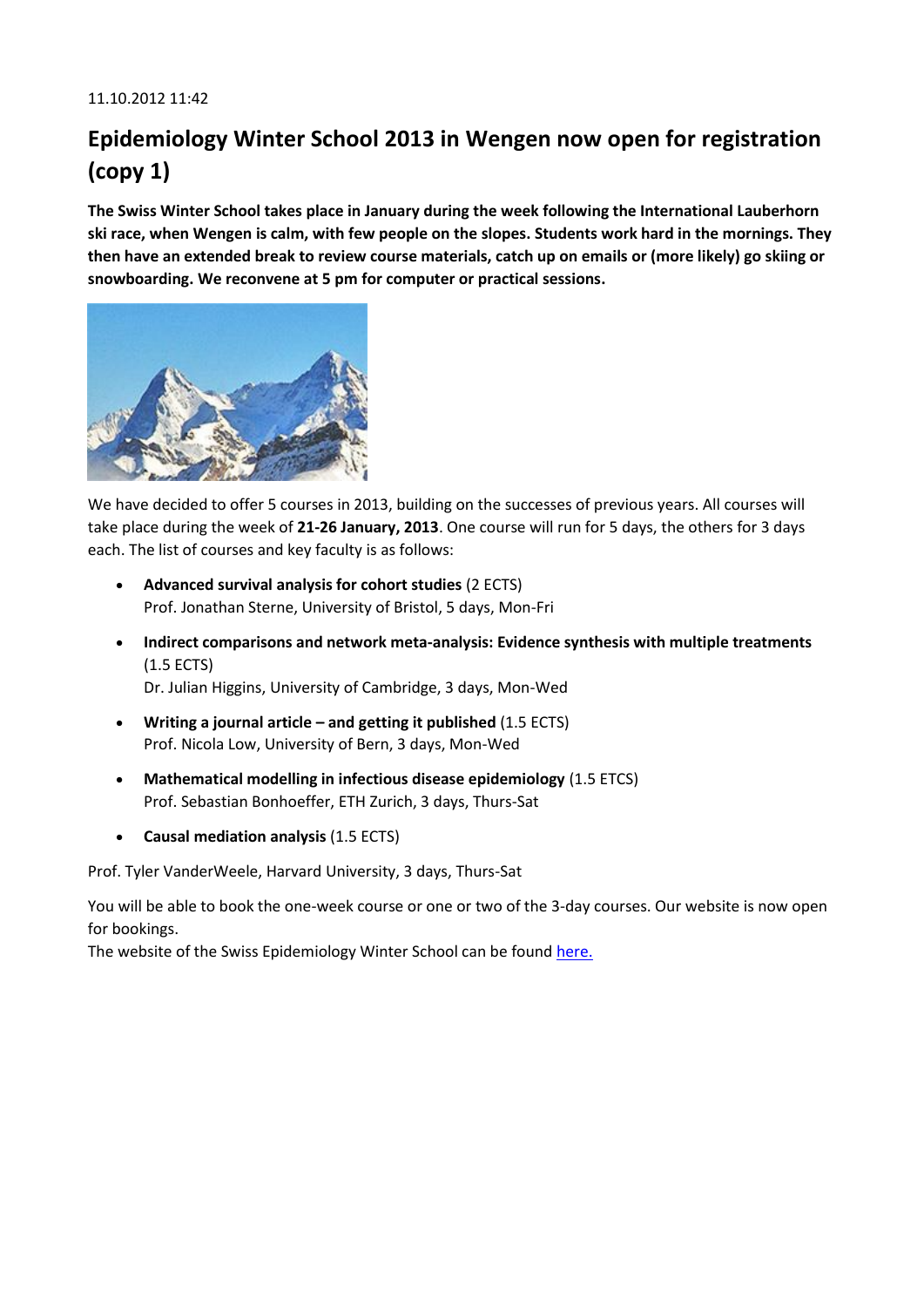# **Nicole Steck wins prize for best scientific presentation at 2012 Swiss Public Health Conference in Lausanne**

**Nicole Steck won a prize for her talk on the epidemiology of assisted suicide in Switzerland, which is a project within the Swiss National Cohort study. The Swiss Public Health Conference awards a prize every year for the best scientific abstract submitted to the conference. This year's conference was on August 30th and 31st in Lausanne.**



Nicole's project describes the incidence of deaths from suicide that were assisted by 'right-to-die' organisations in Switzerland from 2001-2008 and identified independent determinants of assisted suicide at the level of the individual, household and community. The study uses data from the [Swiss National](http://www.swissnationalcohort.ch/)  [Cohort study,](http://www.swissnationalcohort.ch/) which is funded by the Swiss National Science Foundation. The study started in May 2011 and should have the final results by the end of 2013.

### **Link to slides[:](http://sph12.organizers-congress.ch/downloads/presentations/C1_1_Steck_Nicole_2.pdf)**

[http://sph12.organizers-congress.ch/downloads/presentations/C1\\_1\\_Steck\\_Nicole\\_2.pdf](http://sph12.organizers-congress.ch/downloads/presentations/C1_1_Steck_Nicole_2.pdf)

#### **Picture links[:](http://reportages.dominique-bedier.com/image/2076-db02050.html)**

<http://reportages.dominique-bedier.com/image/2076-db02050.html>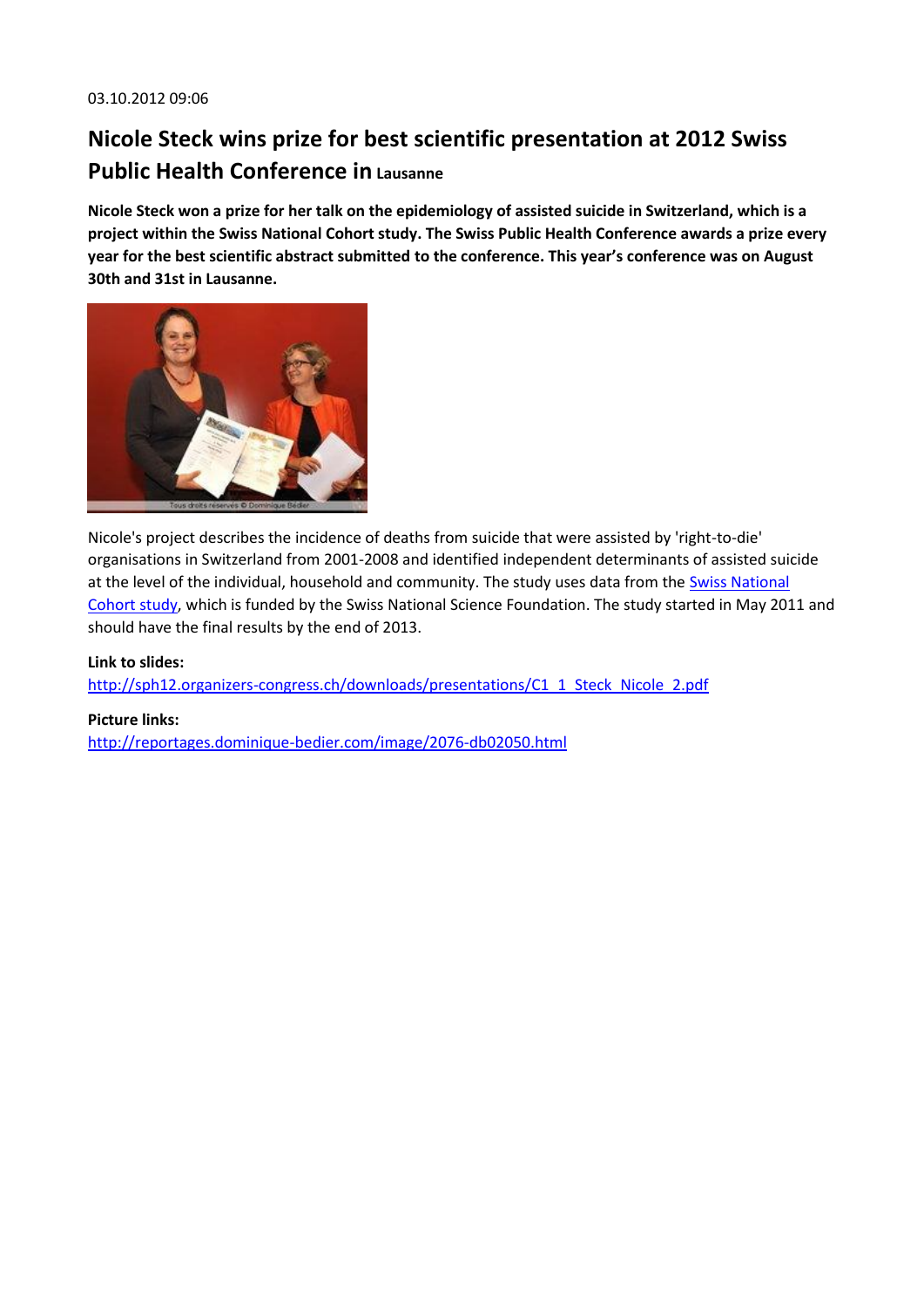## **Exciting Swiss Meeting for Infectious Disease Dynamics**

**Third Swiss Meeting for Infectious Disease Dynamics (SMIDDY) a success at Rathaus, St. Gallen, 30th August 2012.**



The meeting covered a broad range of topics such as hospital health, HIV epidemiology, malaria modelling and animal demography. The interdisciplinary nature of the meeting resulted in fruitful discussion between mathematical epidemiologists, clinicians and biostatisticians.

Next year's meeting will be organized by the ETH Zurich and the University Hospital Zurich.

More information on SMIDDY and the presentations of the meeting in St. Gallen can be found on [www.smiddy.ch](http://www.smiddy.ch/)

**Photo credit:** [http://www.stadt.sg.ch](http://www.stadt.sg.ch/)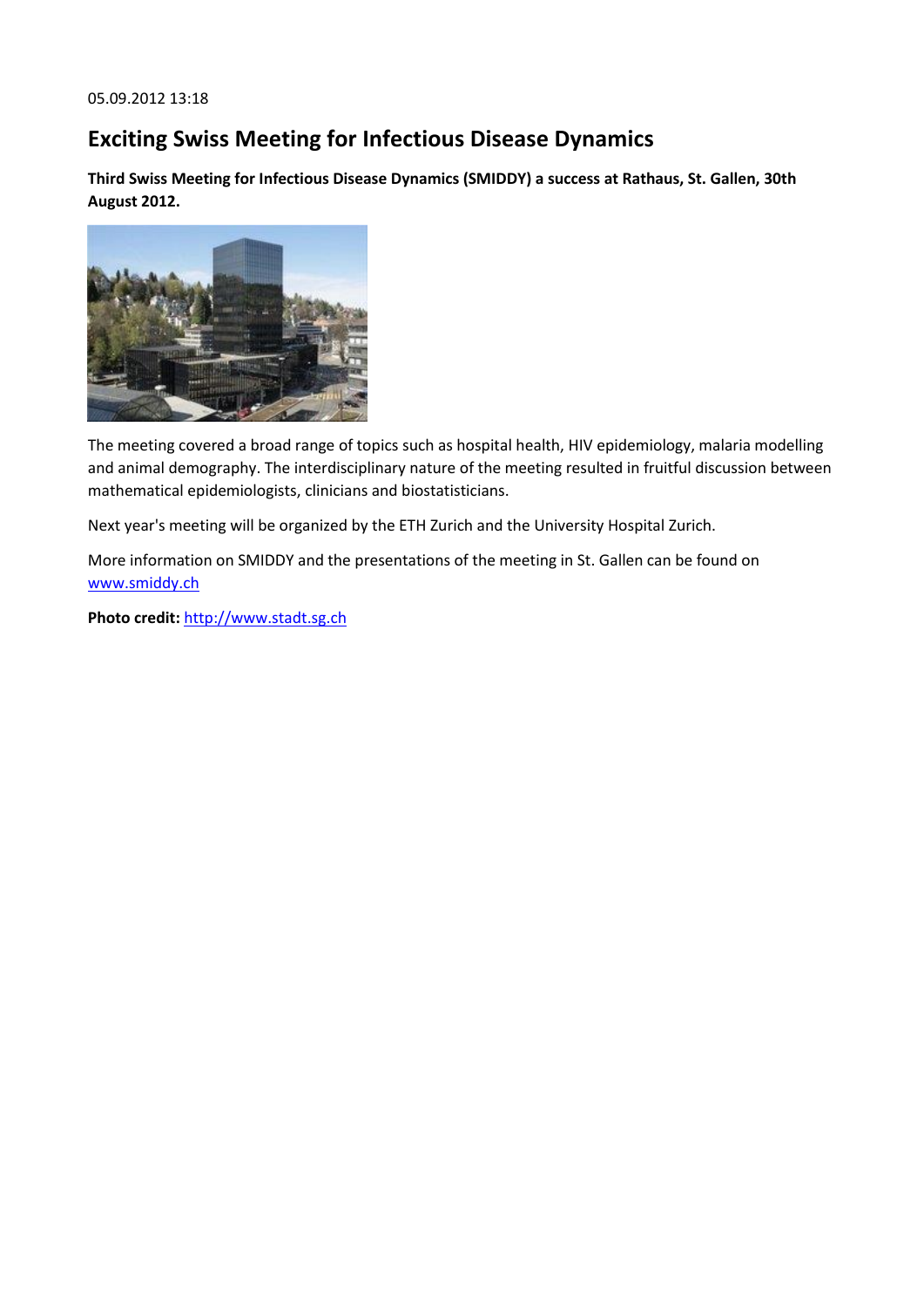### **Public Health kompakt – ein neues Lehrbuch!**

**Public Health - Sozial- und Präventivmedizin kompakt bietet Studierenden der Humanmedizin, der verschiedenen Gesundheitsberufen, und Public-Health Studiengängen einen leicht verständlichen Einstieg in die unterschiedlichen Aspekte von Public Health.**



Das Buch vermittelt neben den grundlegenden Begriffen und Konzepten des Fachs auch das relevante Basiswissen aus den Bereichen Prävention und Gesundheitsförderung, Epidemiologie und Biostatistik. Weitere wichtige Themen sind der Aufbau von Gesundheitssystemen, die Gesundheitsökonomie, die Gesundheitspolitik und die Public-Health-Ethik. Eine große Rolle spielen auch die Themen Umwelt und Gesundheit, Arbeit und Gesundheit, chronische Krankheiten und Unfälle, Infektionskrankheiten sowie der internationale Aspekt von Public Health.

Es war unser Ziel ein kompaktes Lehrbuch für Studierende zu schreiben, das die relevanten Inhalte des Fachs auf relativ engem Raum zusammenträgt. Da es sich bei Public Health um ein breites, multidisziplinäres Fach handelt, war es gar nicht so einfach, sich hier auf das wirklich Wesentliche zu beschränken. Um die Studierenden und LeserInnen des Lehrbuchs trotzdem mit vielen wichtigen Zusatzinformationen zu versorgen, haben wir eine Homepage zum Buch aufgebaut:

#### [www.public-health-kompakt.ch](http://www.public-health-kompakt.ch/)

Hier finden Sie die Literaturquellen, auf denen die Texte unseres Lehrbuchs basieren, Hinweise auf zu empfehlende Vertiefungsliteratur, zusätzliche Abbildungen, Tabellen und Boxen, zusätzliche Formeln und Übungen, Audio- und Video-Materialien und zahlreiche aktuelle Internetquellen zum jeweiligen Thema.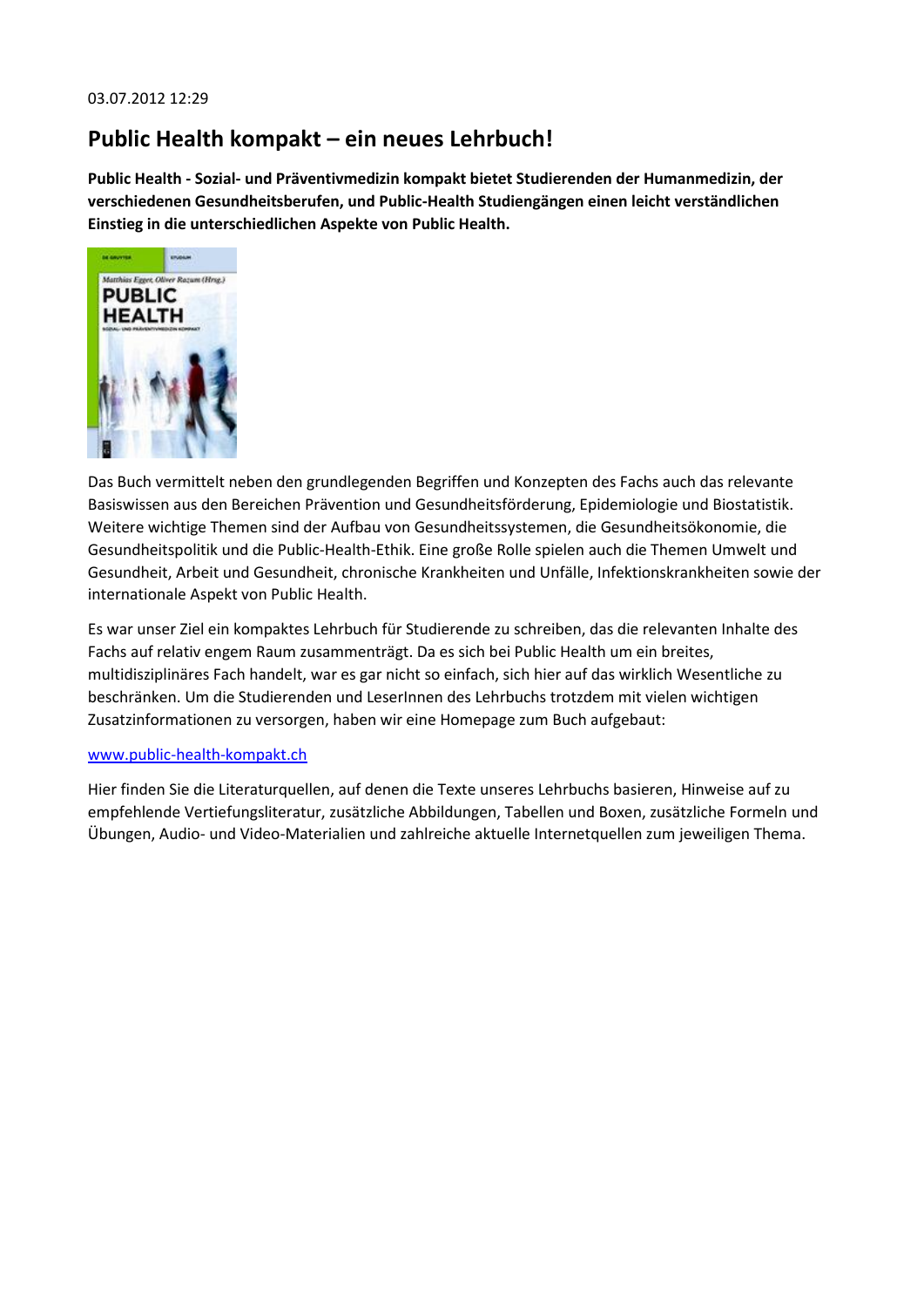### **An area-based index of socio-economic position for Switzerland**

**ISPM researchers together with colleagues from FORS Lausanne and University of Bristol developed and validated "Swiss-SEP", an area-based index of socio-economic position.**



Area-based indices of socioeconomic position (SEP) are useful to substitute missing individual-level data in epidemiological studies or to study neighbourhood effects on health over and above individual-level SEP, but suitable indices have been lacking for Switzerland. A group of ISPM researchers now filled this gap in collaboration with colleagues from the Swiss Centre of Expertise in the Social Sciences (FORS) in Lausanne and the University of Bristol. The Swiss neighbourhood index of SEP (Swiss-SEP) was published this week in the *Journal of Epidemiology and Community Health*.

The index was developed using geo-referenced census 2000 and road network data to define "ego-centred" neighbourhoods of 50 households around residential buildings, with sliding boundaries. The socioeconomic standing of these neighbourhoods was assessed based on median rent, education and occupation of household heads and household crowding. The neighbourhoods of higher SEP (green) were mainly found in the urban agglomerations (Zurich, Geneva, Basel, Lausanne, Bern) and along the lakes, for example Lake Geneva and Lake Zurich. Neighbourhoods of lower SEP (red) dominate the peri-urban and rural regions immediately north of the Alps which are free of major lakes, the area north of the lakes of Neuchâtel and Bienne and much of the valleys of the Alps (see map).

The Swiss-SEP was strongly associated with independent data on household income from the Swiss Household Panel. Finally, a lower index was associated with higher mortality from all-causes and more strongly with causes associated with socioeconomically patterned behaviours, such as smoking or diet. For example, the index was strongly associated with lung cancer and cardiovascular mortality. Conversely, suicide was somewhat more common in areas of higher SEP.

Link to paper, see [http://jech.bmj.com/content/early/2012/06/19/jech-2011-](http://jech.bmj.com/content/early/2012/06/19/jech-2011-200699.short?g=w_jech_ahead_tab) [200699.short?g=w\\_jech\\_ahead\\_tab](http://jech.bmj.com/content/early/2012/06/19/jech-2011-200699.short?g=w_jech_ahead_tab)

For access to Swiss-SEP data, see<http://www.swissnationalcohort.ch/index.php?id=3372>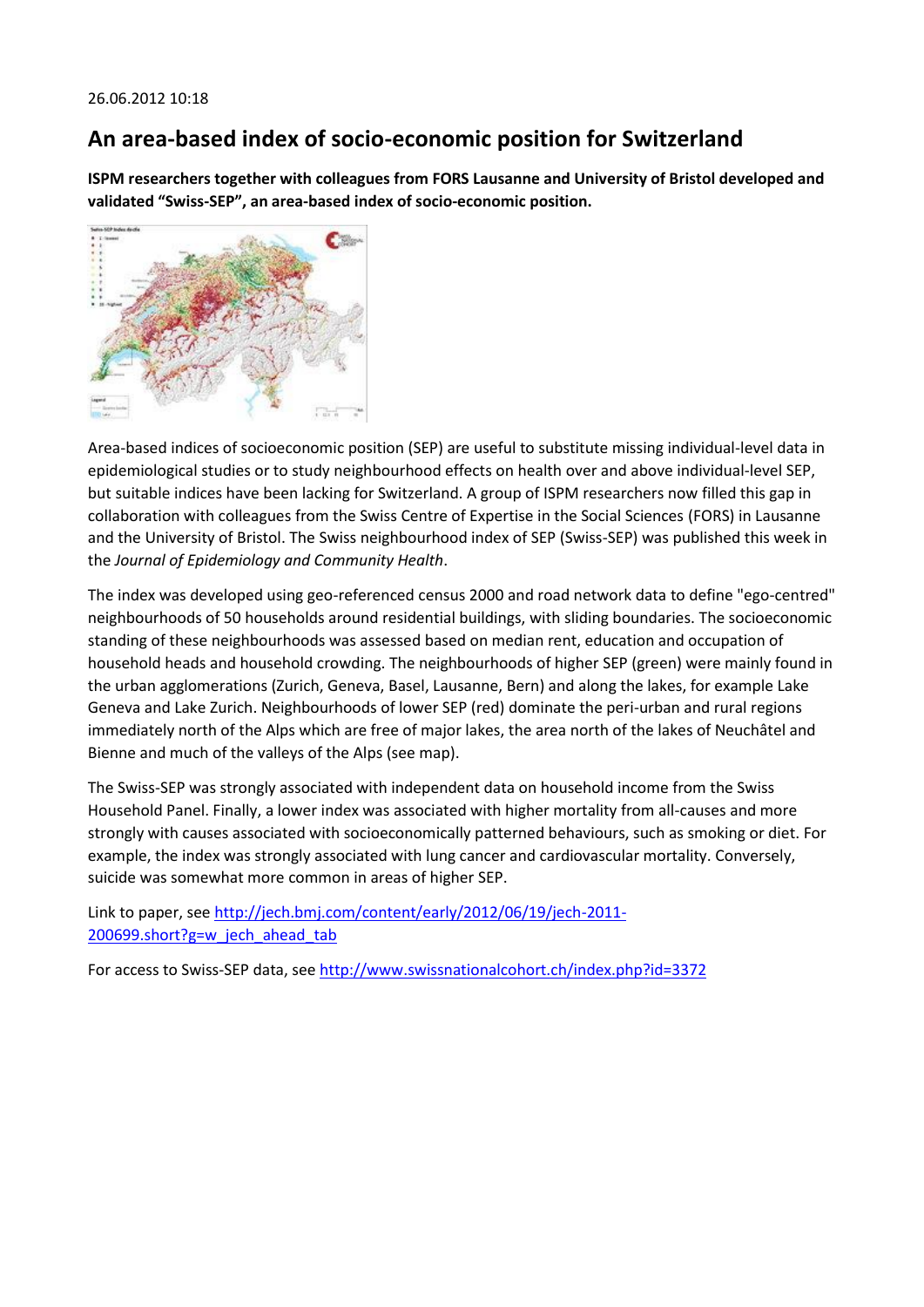### **Swiss Meeting for Infectious Disease Dynamics 2012**

**The "Swiss Meeting for Infectious Disease Dynamics" (SMIDDY) will take place Thursday, 30th of August 2012, in St. Gallen.**



The one-day meeting focuses on the field of mathematical, computational and statistical modeling of infectious disease dynamics. Topics include within-host and between-host dynamics of infectious diseases in both humans and animals.

The aim of the meeting is to bring together researchers from different fields within Switzerland, ranging from fundamental research to public health policy making. Several research groups will have the opportunity to present their work in a dedicated forum, learn about other projects and foster future collaborations.

There is no registration fee. Abstracts can be submitted until July 15 and registration is open until August 23.

More information can be found on [www.smiddy.ch](http://www.smiddy.ch/)

**Photo credit:** [upload.wikimedia.org](http://upload.wikimedia.org/wikipedia/commons/1/1a/HIV-budding-Color.jpg)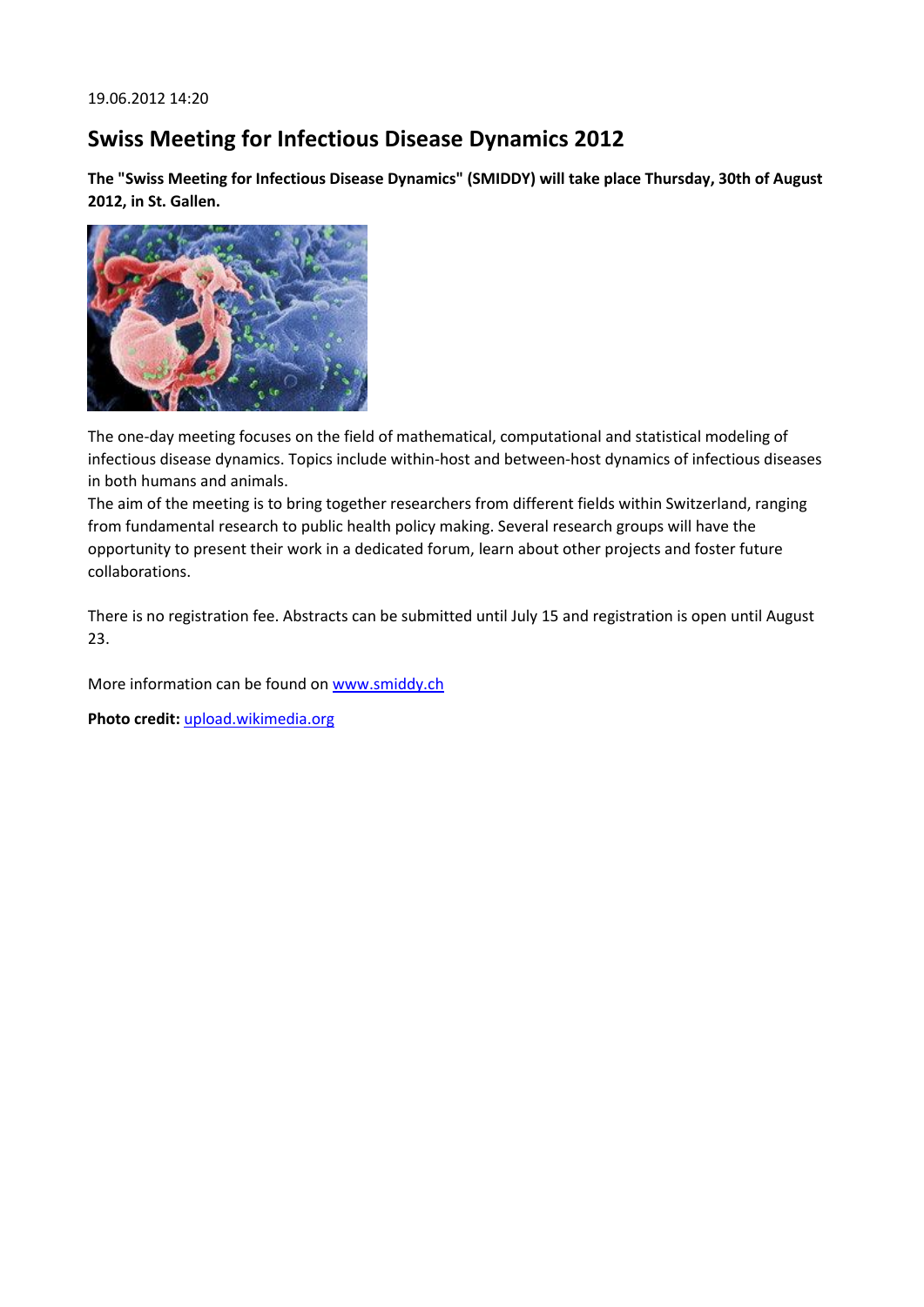### **Viscosupplementation for Osteoarthritis of the Knee**

**ISPM researchers have found that the use of viscosupplementation, the intra-articular injection of hylaruonic acid, does not result in a clinically relevant benefit, but is associated with an increased risk for serious adverse events.**



Osteoarthritis is the most common form of joint disease and the leading cause of pain and physical disability in older people. Viscosupplementation has been used for decades to reduce pain and increase physical function. However, published trials showed conflicting results.

The musculoskeletal research group at ISPM Bern summarized the benefits and risks of viscosupplementation and published their results in Annals of Internal Medicine. They found 89 trials in 12 667 patients suffering from knee osteoarthritis. Large studies of high quality did not suggest that viscosupplementation had a clinically relevant effect on pain or function. However, the authors found an an increased risk of adverse events associated with viscosupplementation, including flare-ups and effusions, and serious adverse events.

Based on these findings, the authors discourage the use of viscosupplementation for knee osteoarthritis.

### **Links:**

- [Annals of Internal Medicine](http://www.annals.org/content/early/2012/06/05/0003-4819-157-3-201208070-00473?aimhp)
- Funding: [Arco Foundation](http://www.arco-foundation.ch/)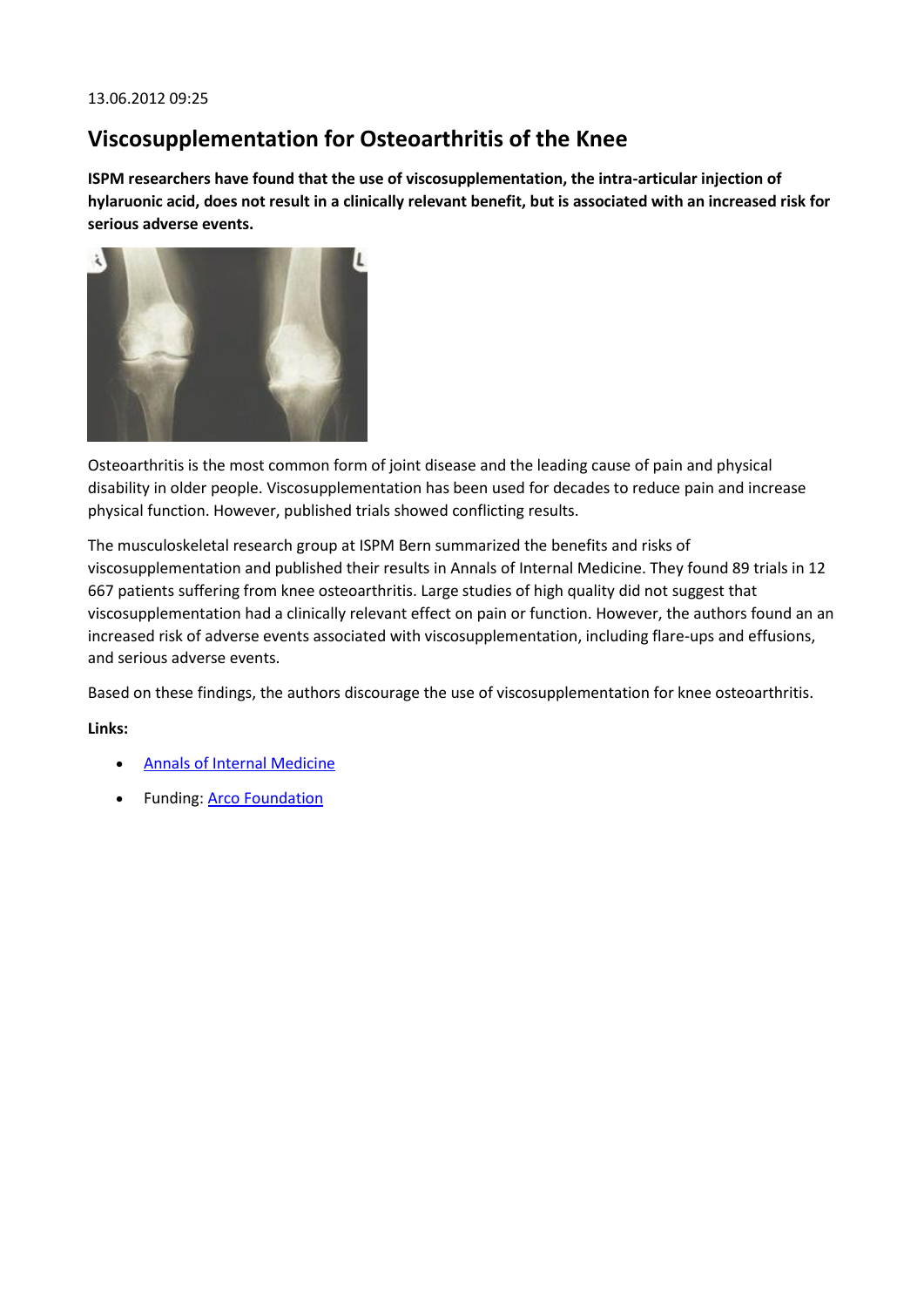### **Excellent quality of life after childhood leukaemia in Switzerland**

**Young adults, who have survived childhood leukaemia, report quality of life that is as good as the general population, even after a relapse. This study is part of the nationwide Swiss Childhood Cancer Survivor Study.**



Little is known about the quality of life in survivors of acute lymphoblastic leukaemia (ALL) who have relapsed. ALL is the most common cancer in children. While most children can be cured, about 20% have a relapse. These children need intensified treatments, including chemotherapy, brain irradiation or stem cell transplantation. The disease and its treatment put ALL survivors at risk of later health problems, such as cardiac disease or learning difficulties, particularly those who have relapsed.

In a nationwide cohort study in Switzerland, we investigated quality of life in all survivors of childhood ALL and compared them to the general population. We focused on those who had suffered a relapse.

Data came from the Swiss Childhood Cancer Survivor Study, a follow-up study of all childhood cancer patients registered in the Swiss Childhood Cancer Registry. Survivors rated their quality of life with the widely used "Short Form-36" questionnaire, which measures four aspects of physical health and four aspects of mental health.

The 457 survivors in this study had similar quality of life compared to healthy peers, irrespective of relapse status. Compared to non-relapsed ALL survivors, relapsed ALL survivors reported slightly lower quality of life in one of eight aspects ("general health").

In conclusion, we found that survivors generally report an excellent quality of life. In those, who have a relapse, further improvements in therapy should aim to optimize quality of life as well as minimize late effects.

Link to the article:<http://dx.plos.org/10.1371/journal.pone.0038015>

Link to the childhood cancer registry: [http://www.childhoodcancerregistry.ch](http://www.childhoodcancerregistry.ch/)

Photo credit:

CC BY-SA Frédéric de Villamil<http://www.flickr.com/photos/fdevillamil/3564278538/>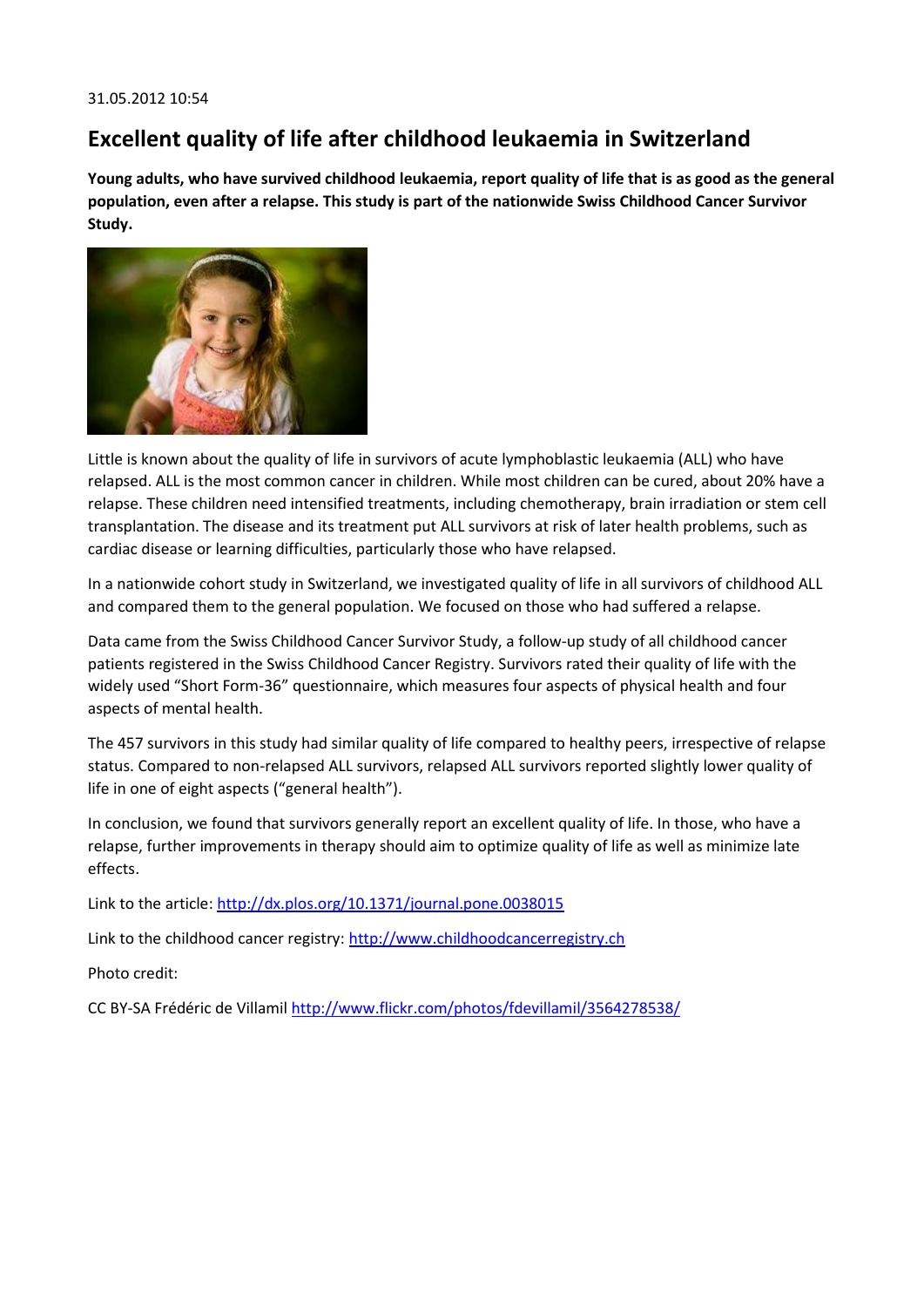# **Should asthmatic mothers nurse their babies?**

**Research published today by ISPM's Child and Adolescent Health Group examines the effects of breastfeeding on lung development.**



Prolonged breastfeeding has numerous advantages for infants, mothers and society. The impact of breastfeeding on respiratory health, however, is less clear. While a protective effect against respiratory infections is not disputed, the evidence on breastfeeding and later lung function in the offspring is unclear, especially if the mothers suffer from asthma.

ISPM Bern and University of Leicester analyzed the relationship between breastfeeding and lung function in a sample of 1458 children from the Leicestershire Cohort Studies. Duration of breastfeeding, other exposures and respiratory symptoms were assessed by repeated questionnaires and lung function tests were performed at age 12 years.

The study found that non-breastfed children whose mothers suffered from asthma had lower lung volumes compared to non-breastfed kids of non-asthmatic mothers. However, lung volumes improved if they were breastfed 4 months or longer, approaching values of children whose mothers had no asthma. In all children (independent of maternal asthma), expiratory flows were better if they had been breastfed for 4 months or more.

This study adds importantly to existing evidence against claims that breastfeeding could be harmful in children of asthmatic mothers. It indicates that children of asthmatic mothers benefit particularly from breastfeeding, with improved lung function. The analysis suggests that, rather than acting via reductions of respiratory infections, or prevention of asthma or allergy, breastfeeding might have a direct effect on lung growth. This should be investigated further. In the meantime, breastfeeding is strongly recommended for all infants, including those whose mothers have asthma.

[Press release of the funding agency, Swiss National Science Foundation.](http://www.snf.ch/D/Medien/Medienmitteilungen/Seiten/2012.aspx)

[The article is available here.](http://ajrccm.atsjournals.org/content/early/recent)

**Photo credit:**

<http://www.nh.org.au/breastfeeding-support/w1/i1002378/>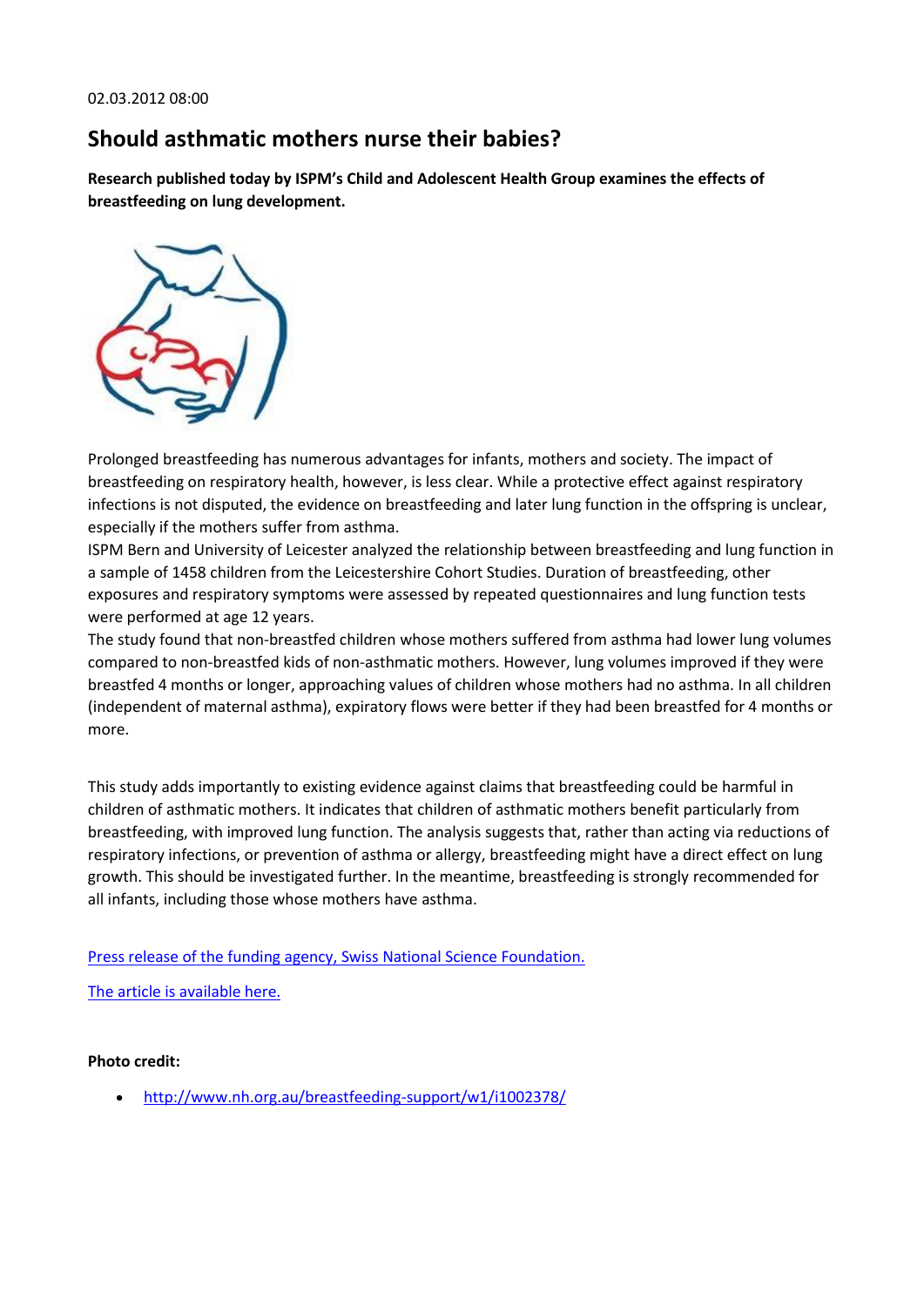### **The first Professor of Patient Safety in Switzerland**

**David Schwappach has been promoted to Titular Professor at University of Bern.**



David Schwappach studied Economics and Social Sciences in Hamburg, Germany, and completed his postgraduate studies in Public Health at the University Berlin in 1998. He obtained a PhD in Theoretical Medicine in 2001 and was promoted to junior professor at University of Berlin in 2004. He received the Venia Legendi for Public Health in 2006. His research covers a broad range of aspects of patient safety and health services research with patient involvement in safety being an important focus. David is the scientific head of Swiss Patient Safety Foundation (see [www.patientensicherheit.ch\)](http://www.patientensicherheit.ch/). He is associated with our Division of Social and Behavioural Health Research, where he is involved in several research projects. Congratulations, Professor Schwappach!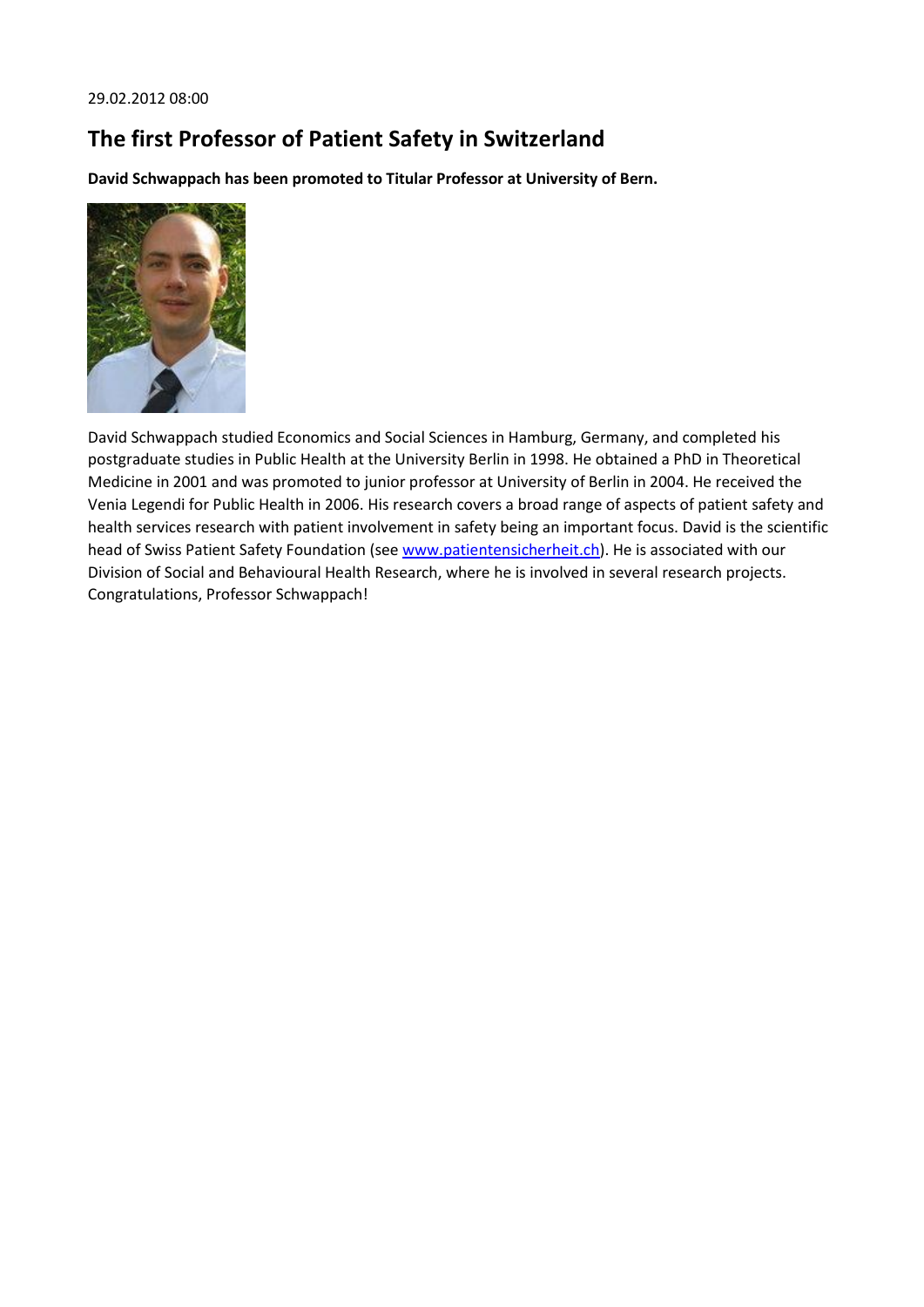### **Association of Type D personality and cardiovascular mortality revisited**

**The prognostic importance of personality in coronary heart disease was overestimated in the earlier studies**



People with Type D personality are characterized by a high level of emotional distress and a lack of ability to share their feelings with others. In a recent meta-analysis on the prognostic importance of Type D personality in cardiovascular disease the group of Jürgen Barth, with colleagues from the University of Applied Sciences in Leipzig found that associations became much weaker over time. The first study of 1995 found a fivefold higher odds of death after a cardiac event for Type D (odds ratio 5.02). However, the odds ratio declined over time to 1.54 when all 12 studies were analyzed. Furthermore, Barth and colleagues found that there was an association only with coronary heart disease but not with heart failure. These findings mirror the data on Type A behavior (high competiveness and stress). Early studies found a very high risk for Type A persons to develop coronary heart disease, but later work with better adjustments for confounders failed to replicate these findings.

You can follow the scientific controversy about the value of Type D [here.](http://scholar.google.de/scholar?oi=bibs&hl=de&cites=9800201018946889426)

Link:

<http://www.springerlink.com/content/g12418t453762170/>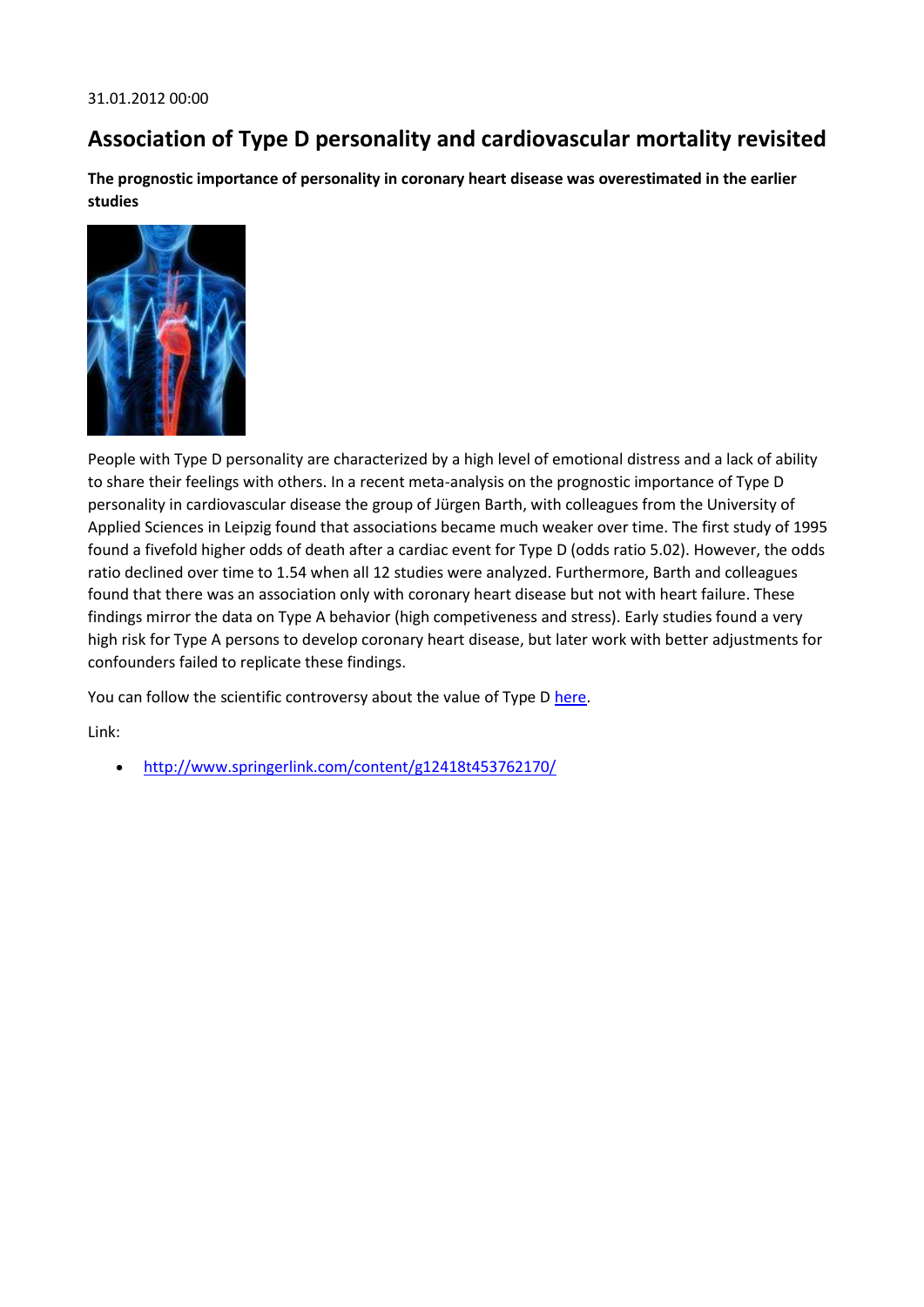#### 25.01.2012 12:02

### **Continuity and change at the IJPH**

**Thomas Abel steps down as Editor-in-Chief but the editorial office remains at ISPM.**



Thomas Abel played a crucial role in shaping the scope and focus of International Journal of Public Health (IJPH). During his 10 years of leadership the journal gained much visibility, with the impact factor reaching 2.24 in 2010. Thomas Kohlmann, Co-Editor-in-Chief since 2007 will carry on, and two new Editors-in-Chief have been appointed from the group of senior editors: Nino Künzli and Andrea Madarasova Geckova. Nino is the Deputy Director of the Swiss Tropical and Public Health Institute (SwissTPH) in Basel. Andrea is a vicedirector of the Institute for Society and Health, Pavel Jozef Safarik University in Kosice, Slowakia. The new team will continue to stimulate international debate, across cultures, regions, nations, and health systems.

The Editorial Office of the Journal will remain at ISPM, with Thomy Tonia, Blog Editor and Anke Berger, Managing Editor.

Links:

- <http://www.springer.com/public+health/journal/38>
- <http://blogs.springer.com/ijph/>
- <http://kosice.upjs.sk/~geckova/index.html>
- [http://www.swisstph.ch/no\\_cache/about-us/staff/detail-single-all/staff/71/nino](http://www.swisstph.ch/no_cache/about-us/staff/detail-single-all/staff/71/nino-kuenzli/k%C3%BCnzli.html)[kuenzli/k%C3%BCnzli.html](http://www.swisstph.ch/no_cache/about-us/staff/detail-single-all/staff/71/nino-kuenzli/k%C3%BCnzli.html)
- <http://www.medizin.uni-greifswald.de/icm/index.php?id=29>